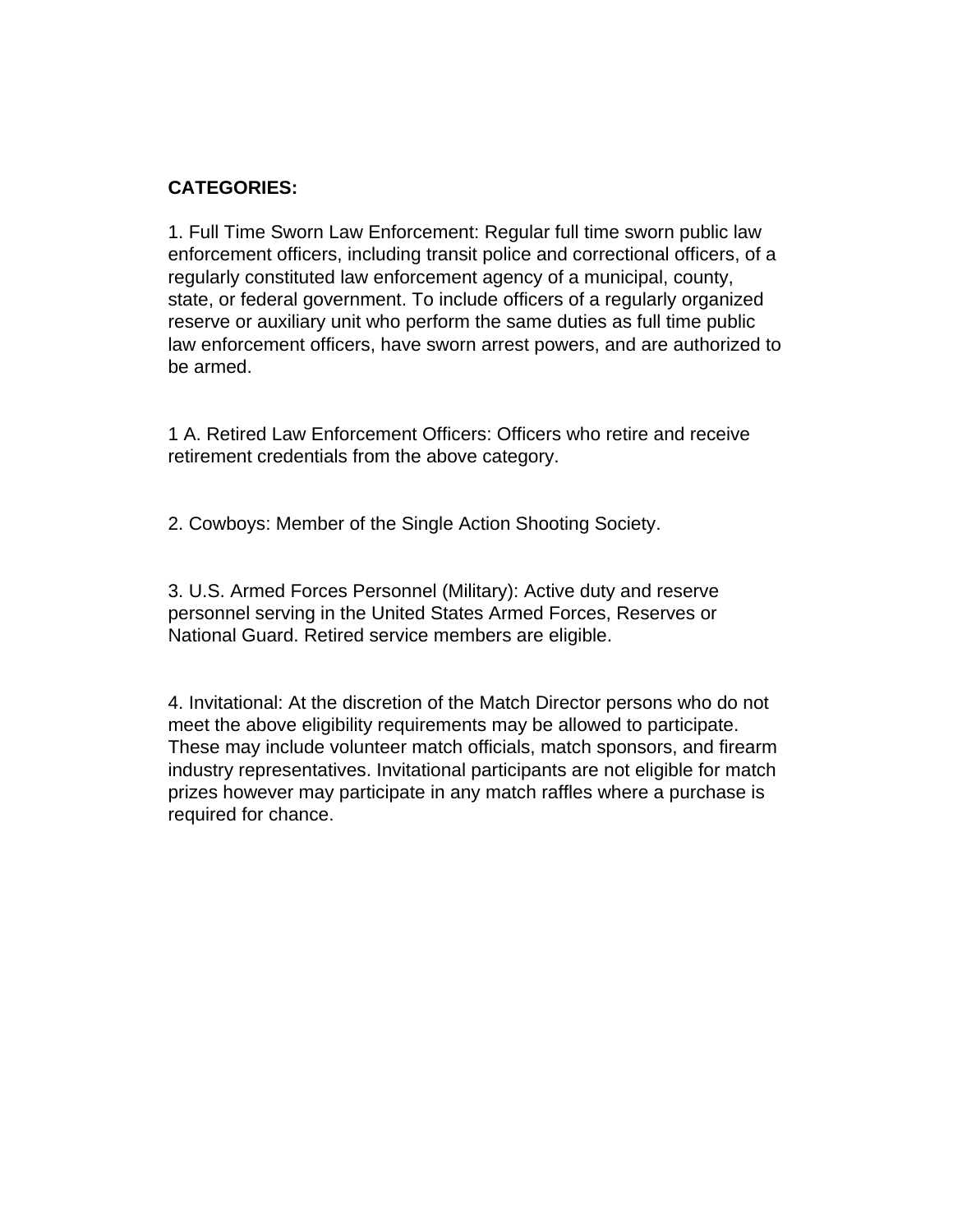**Handguns:** Commercially manufactured semi-automatic pistols and revolvers of at least 9mm/.38 special with a barrel length no longer than 5.5" primarily marketed to law enforcement agencies for use as a duty handgun for law enforcement uniformed patrol. Double Action semiautomatic pistols and revolvers must fire the first shot of every course Double Action.

**Shotguns:** Commercially manufactured shotguns primarily manufactured and marketed to law enforcement agencies for use as patrol duty shotguns.

Examples include: Remington 870 and 11-87 law enforcement models, FNH pump and self-loading law enforcement models, Mossberg 500 and 590 law enforcement models, and Benelli Super 90, M2 and M4 law enforcement models.

**Rifles:** Commercially manufactured Bolt, Semi-automatic, Lever Action, Pump, etc of at least .223/5.56mm. Competitors legally possessing select-fire rifles, short barreled select-fire rifles, or pistol caliber select-fire carbines may use them but they may not be used in full auto mode.

**Holsters:** Holster must be manufactured and marketed as a law enforcement duty holster for uniformed patrol or plainclothes duty. A tactical thigh holster is permitted as long as it meets all other requirements.

Only primary side holsters are permitted. No specialized carry holsters are permitted, such as cross draw, shoulder rig, chest mounted, small of the back, etc.

Holster must have at least one active locking retention mechanism that must be manually disengaged by the primary hand to draw the firearm. Friction only retention holsters are not permitted.

The holster must cover the trigger guard completely.